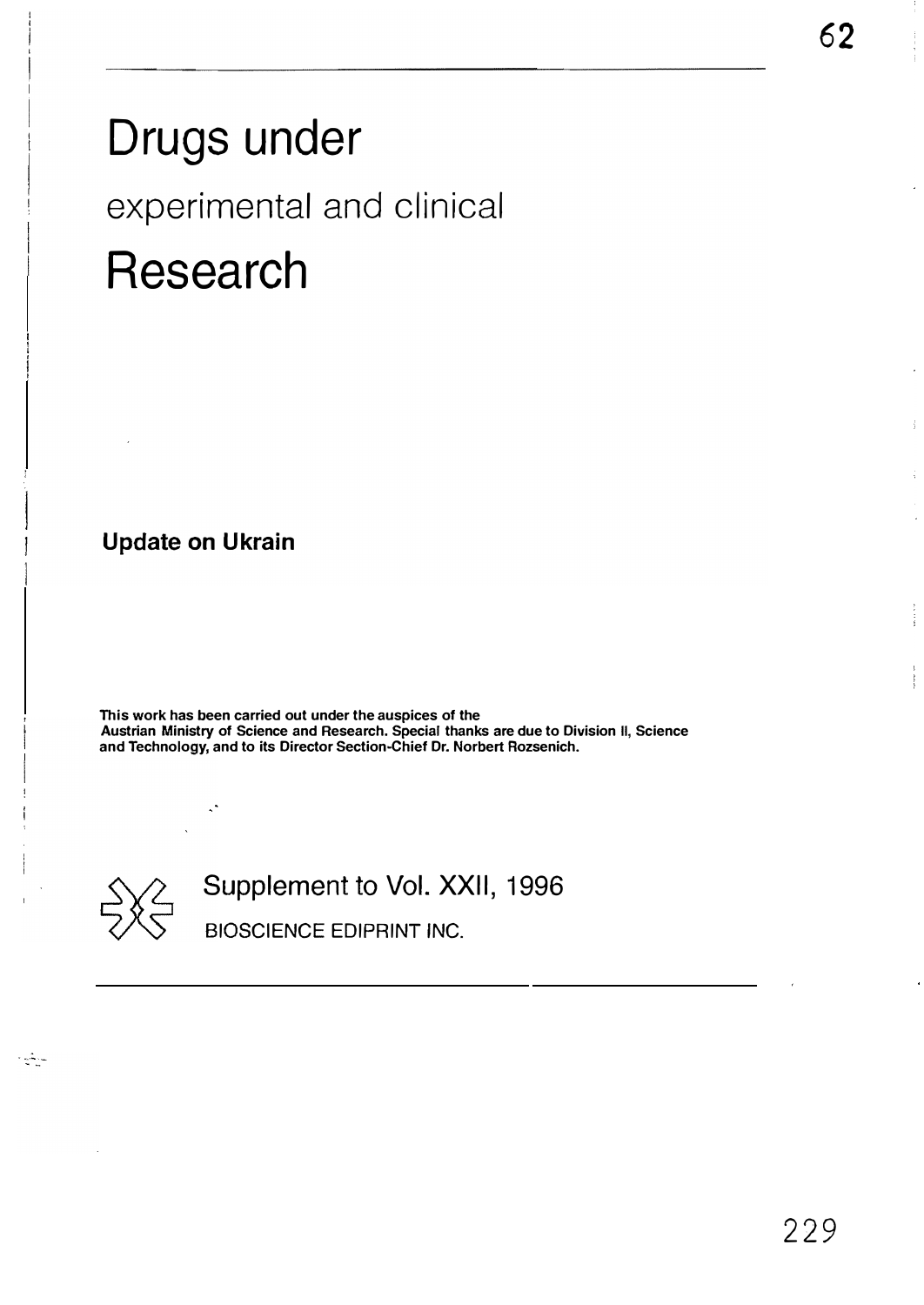$\sim$   $\sim$ 

## INDUCTION OF BIMODAL PROGRAMMED CEll DEATH IN MALIGNANT CEllS BY THE DERIVATIVE UKRAIN (NSC-631570)

## LIEPINS A.<sup>1\*</sup>, NOWICKY J.W.<sup>2</sup>, BUSTAMANTE J.O.<sup>3</sup>, LAM E.<sup>1</sup>

1) Faculty of Medicine. Memorial University. St. John's, Newfoundland. A 1B 3V6, Canada.

2) Ukrainian Anti-Cancer Institute, Margaretenstrasse 7, 1040 Vienna, Austria.

3) Department of Physiology, University of Maryland School of Medicine, Baltimore, MD, 21201-1559, USA.

Summary: Selective induction of malignant cell death is one of the major goals of effective and safe chemotherapy. Recent developments in the understanding of programmed cell death (PCD) or apoptosis are expected to provide new leads for a safer chemotherapy. The authors investigated whether the semisynthetic alkaloid thiophosphoric acid derivative Ukrain (NSC-631S70) could induce PCD or apoptosis in human KS62 leukaemia cells. Results showed that Ukrain induced two distinct modalities of cell death programmes. One modality corresponded morphologically to classical apoptosis or PCD characterized by blebbing and shedding of membrane vesicles with concomitant <sup>51</sup>Cr release; however, the Ukrain-induced apoptosis was not associated with the characteristic nuclear DNA fragmentation. Higher concentrations of Ukrain induced a second cell death programme characterized by cell surface blister formation, high specific <sup>51</sup>Cr release and extensive DNA polyploidy. These two cell death programmes are distinct from each other in that they are interphased by a silent period characterized by normal cell morphology and reduced specific 51Cr release.

## Introduction

The discovery and development of drugs that could induce. either selective lethal damage to malignant cells directly (chemotherapy) or via the activation of.immune effector cells (BRM) are two of the major strategies in the development of new t. cancer therapies. Programmed cell death (PCD), or apoptosis, is a physiologically active cell process characterized by cell surface blebbing,

0378-6501/96l000001 + 7 \$2.50/0

changes in membrane permeability, elevated oxygen consumption rates and nuclear DNA condensation and fragmentation (1). The latter event, i.e., internucleosomal DNA fragmentation, may not occur in some experimental systems (2). Blebbing of the cell surface membrane has consistently been found during T-cell mediated tumour cell cytolysis (3), exposure to chemotherapeutic drugs (4), low temperature (5), anoxia (6), as well as during normal embryonic development (7). It is thought that the death of normal and malignant cells is under the control of intrinsic genetic mechanisms which, when properly executed,

© 1996 Bioscience Ediprint Inc.

<sup>•</sup> Author to whom correspondence should be addressed.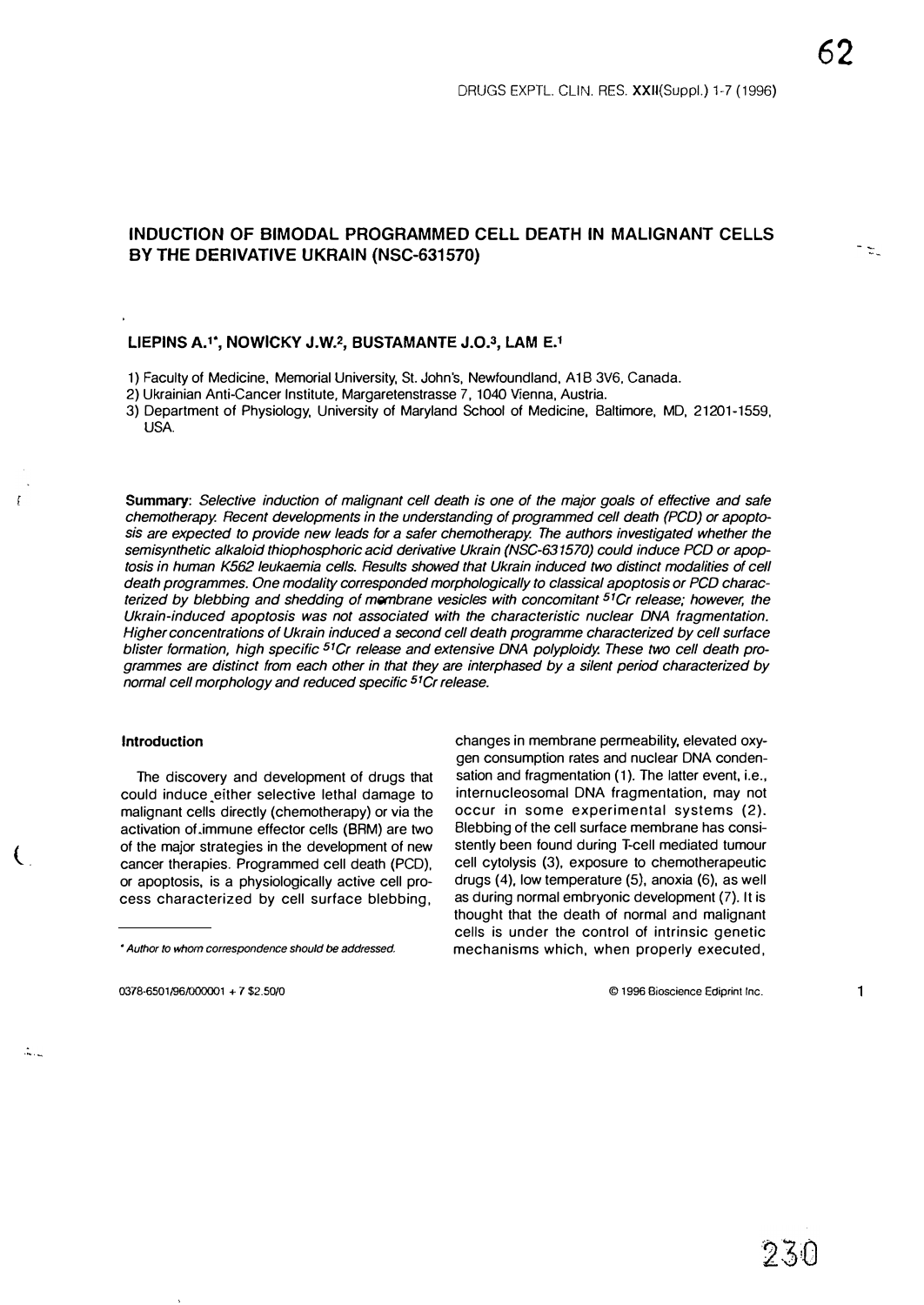Liepins A. et al.

results in normal embryonic development (8), whereas failure to express the putative death genes may result in malignant cell growth (9). It is estimated that there are about 100 oncogenes that, when malfunctioning. stimulate cell growth; conversely there are at least six tumour suppressor genes (10). Thus the genetic options for malignant growth far outweigh the limited tumour suppressor genes.

From the practical point of cancer therapy. the ideal chemotherapeutic agent would be one that (a) triggers tumour cell death selectively. (b) does not activate the expression of the multidrug resistant genes. and c) when the multidrug resistance (MDR) phenotype is already expressed. i.e., Pglycoprotein. it would still exert its tumour selective cytolytic activity.

Ukrain (NSC-631570) was screened in vitro by the National Cancer Institute (NCI) Developmental Therapeutics Program (USA) and found to have cytotoxic effects on their 60 human tumour cell lines representing eight tumour types (11). Results of these assays showed that the mean molar concentration required to achieve 50% cell growth inhibition was 10-5.5 M; 10.4.8 M for total cell growth arrest and 10-4.17 M for 50% loss of the initial cell biomass (11). In view of this evidence. we set out to investigate whether Ukrain would induce programmed cell death (PCD) or apoptosis in human malignant cells. For this purpose we chose the K562 leukaemia cell line found to be relatively resistant to the cytostatic and cytotoxic effects of Ukrain in the NCI-Developmental Therapeutics in vitro tests. This leukaemia cell line was reported to have a GI-50 of 2.32 x10<sup>-6</sup>, a TGI of 1.85 x 10<sup>-5</sup> and a LC<sub>50</sub> of  $>$  3.83 x 10<sup>-4</sup> M.

#### Material and methods

The K562 erythroleukaemia cell line was purchased from the ATCC (Rockville, MD, USA) and maintained in culture according to the information accompanying cell shipment (RPMI-1640 + 10% FBS). Cells were passaged as necessary and maintained at  $37^{\circ}$ C,  $5.0\%$  CO<sub>2</sub>. Ukrain (NSC FBS). Cells were passaged as necessary and tour hours at 37°C. Atter this time-period each 231°C. The maintained at 37°C, 5.0% CO<sub>2</sub>. Ukrain (NSC well received 2.0 ml PBS buffer containing 2.0% 2311

631570) C<sub>66</sub>H<sub>75</sub>N<sub>6</sub>O<sub>18</sub>PS.6HCI was produced in pure crystallized form by J.w. Nowicky and dissolved in water at a concentration of 1.0 mg/ml. Further dilution. carried out shortly before in vitro use, was done in tissue culture medium (RPMI-1640 + 10% FBS).

Cell morphology. Ukrain was serially diluted in RPMI + 10% FBS to give a concentration range of 100  $\mu$ g/ml to 0.78  $\mu$ g/ml (8 dilutions) in flat bottom 96 well plates. Triplicate wells of each drug concentration and containing 50.000 cells per well were incubated at  $37^{\circ}$ C + 5.0% CO<sub>2</sub> for three hours. Morphological changes were monitored and photographed after four hours drug exposure.

Membrane permeability Changes: Cell membrane permeability changes were evaluated by  $Na<sub>2</sub>51CrO<sub>4</sub>$  release assay (12). For this purpose cells were labelled with 200  $\mu$ Ci of Na<sub>2</sub>51CrO<sub>4</sub> for 1-2 h at 37°C. and washed to remove unincorporated  $Na<sub>2</sub>51CrO<sub>4</sub>$ . In these experiments V-bottom 96-well plates were used. The effects of the various concentrations of Ukrain (100 µg/ml down to 0.78  $\mu$ g/ml) were evaluated in triplicate wells at 20.000 cells per well after four hours incubation at 37 $^{\circ}$ C in 5.0% CO<sub>2</sub>. The percentage of  $^{51}$ Cr release was calculated by the following formula:



Spontaneous 51Cr release is the amount of 51Cr released by cells in the absence of drug; maximum <sup>51</sup>Cr release is the <sup>51</sup>Cr released by exposing the cells to 1.0% of Triton x-100 detergent.

Cellular DNA content assays: The DNA content of K562 cells exposed to various concentrations of Ukrain were analysed using propidium iodide and flow cytometry. For this purpose  $0.5 \times 10^6$ K562 cells per well were aliquoted in 12-well plates and exposed to eight serial dilutions of Ukrain ranging from 100  $\mu$ g/ml down to 0.78  $\mu$ g/ml for four hours at 37°C. After this time-period each

 $\mathbb{Z}$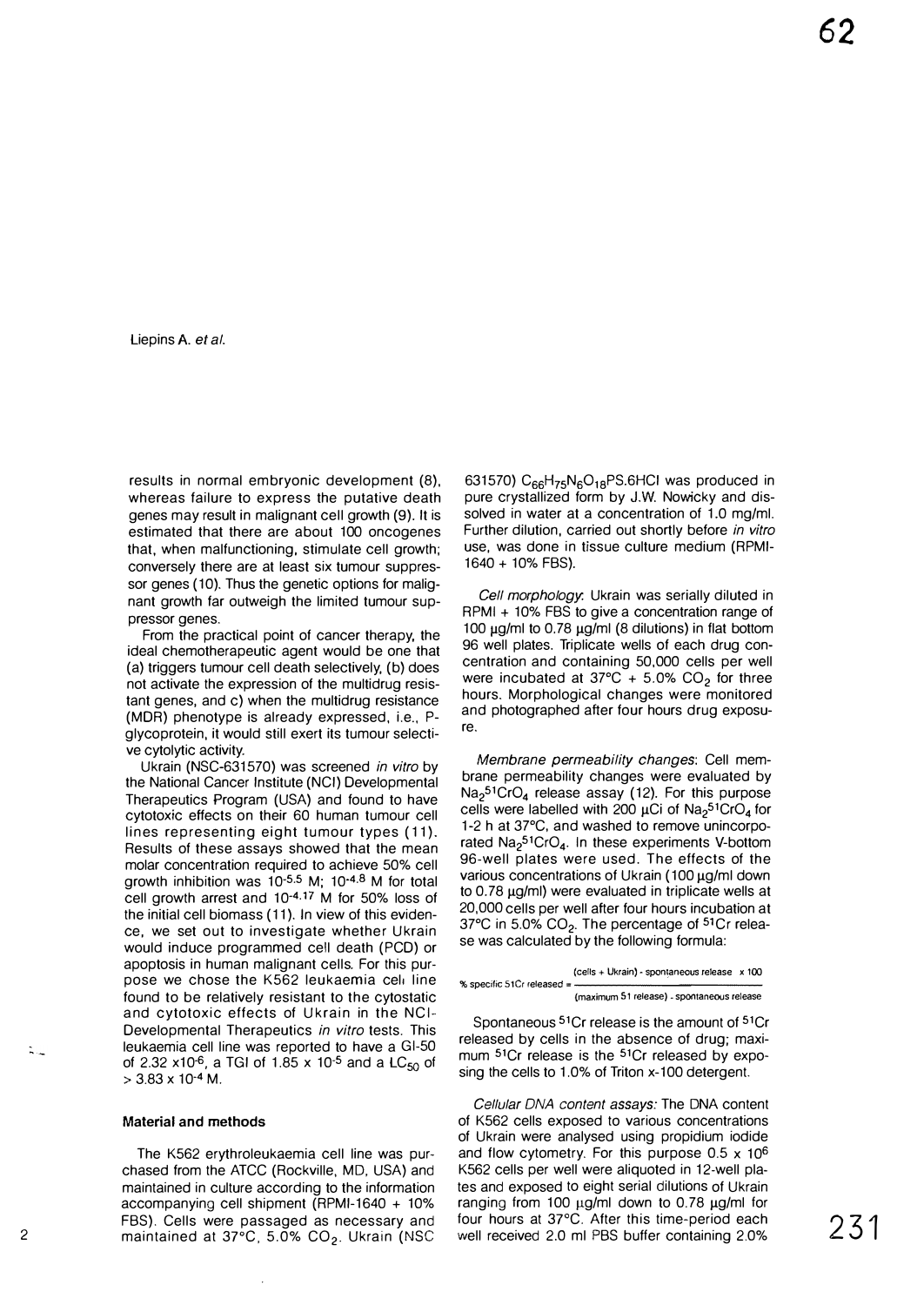62

formaldehyde and cells were transferred to 12 x 75 mm tubes. pelleted by centrifugation and the medium removed. Cell pellets were treated with  $200 \mu$ l of ice cold ethanol for 10 min and washed twice in PBS buffer and treated with RNAase (100 µg/ml) for 30 min at 37°C, followed by the addition of 200  $\mu$ I of propidium iodide (50  $\mu$ g/ml in 0.6% NP-40 detergent). The fluorescence intensity of cells was analysed in a Becton Dickinson flow cytometer.

## **Results**

 $\mathcal{Z}_{\infty}$ 

The morphology of K562 erythroleukaemia cells is illustrated in Fig. 1A. When these cells were exposed to various concentrations of Ukrain and periodically observed microscopically, it was found that at 2-4 h the classical morphology of PCD or apoptosis was manifest in  $\geq 90\%$  at concentrations of 6.25 or 12.5  $\mu$ g/ml of drug (Fig. 1B). This morphology was manifest in at least two concentrations of Ukrain. Note that these cells displayed blebbing and membrane vesicles over the entire cell surface. consistent with current criteria of PCD or apoptosis. The unexpected morphological finding occurred at a higher drug concentration, i.e.,  $25 \mu g/ml$ , where the morphology of apoptosis was no longer manifest. We refer to this drug concentration interval as the silent period (SP) based on the fact that these cells displayed morphology similar to control cells not exposed to the drug (Fig. 1C). However, at higher concentrations of Ukrain (50-100  $\mu$ g/ml) we discovered that >90% of these cells displayed predominantly one or two large membrane blebs or blisters (Fig. 1D). Thus, Ukrain induced the classical morphology of apoptosis followed by a SP and subsequent blistering of the cell surface (Fig. 10).

In order to establish the relationship between cell morphology and the criteria of cell injury and death. we used the 51Cr-release assay which is the standard and universal assay of immuno-effector cell lysis of tumour cells (12). Results of the 51Cr release assays showed unexpected bimodal isotope release kinetics (Fig. 2). Significant 51Cr release

was detected at 6.25 and 12.5  $\mu$ g/ml of Ukrain followed by a decline to background level at 25.0 ug/ml, i.e., silent period. These concentrations correspond to those that induce the classical morphology of apoptosis (Fig. 1B) and the silent period at  $25 \mu$ g/ml of Ukrain (Fig. 1C). The following two-step increases of drug (50 and 100  $\mu$ g/ml) produced a rapid rise in the specific <sup>51</sup>Cr release kinetics (Fig. 2) which corresponded to the drug concentrations that induced cell blister formation (Fig. 10). Thus, concordance was found between the bimodal morphological changes (Fig. 1) and the bimodal specific <sup>51</sup>Cr release kinetics of Fig. 2.

DNA content of K562 cells treated with Ukrain was analysed by standard agarose gel electrophoresis, as previously used in our laboratory (13). Repeated attempts to find low molecular weight DNA, i.e., DNA fragmentation, were unsuccessful (data not shown). Consequently we used flow cytometry and propidium iodide staining of DNA to evaluate DNA integrity and content in cells treated with the various concentrations of Ukrain. Results showed that no significant changes in K562 cell nuclear DNA content could be detected within the concentration range of 0.78 through 25.0 ug/ml of Ukrain (Fig. 3). The cells did not show any morphological changes until the Ukrain concentration reached 3.12 and 12.5  $\mu$ g/ml, when cells displayed the classical morphology of apoptosis or PCD characterized by cell surface blebbing and membrane vesicle formation (Fig. 1B). However, this cell morphology was not associated with significant changes in cell DNA content (Fig. 3). Moreover, cells exposed to  $25.0 \mu g/ml$  of Ukrain showed no morphological changes detectable at the light microscope level (Fig. 1C), nor in nuclear DNA content (Fig. 3). Further doubling in drug concentrations to 50.0 and 100  $\mu$ g/ml produced extensive increase in cell DNA content and hence polyploidy (Fig. 3), with concomitant changes in cell morphology which consisted in the formation of one or more cell surface blisters (Fig. 10).

## **Discussion**

Programmed cell death (PCD) or apoptosis has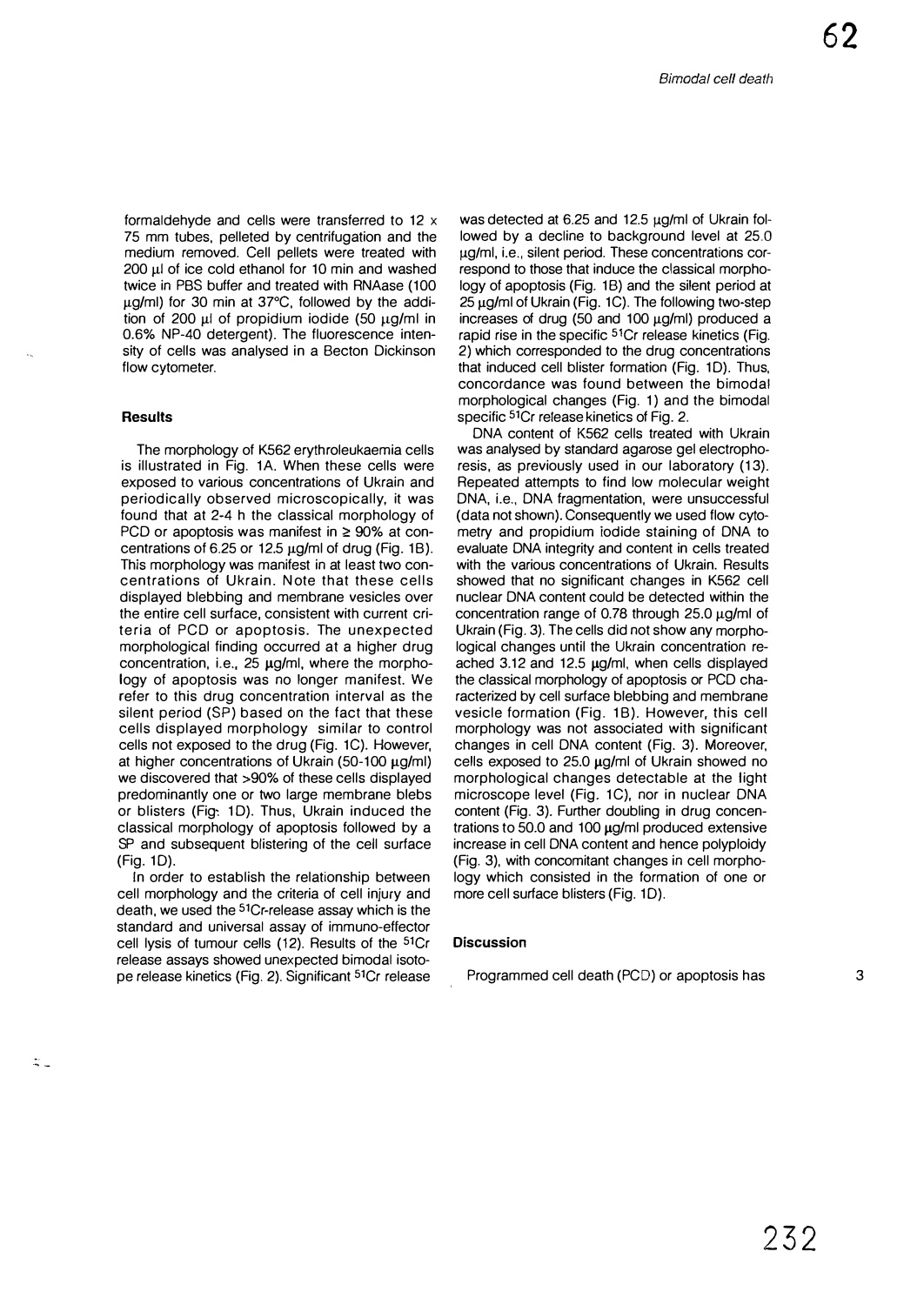Liepins A. et a/.

 $\mathbb{Z}_{\geq 0}$ 



Fig. 1 Effects of Ukrain on the morphology of human K562 cells. At control K562 cells cultured 4 h witnout drug, B cells cultured 4 h in the presence of 6.25 µg/ml Ukrain display classical morphology of apoptosis or PCD, characterized by bleeping and shedding membrane vesicles from tumour eel: normal cell morphology. which corresponds :0  $4$  50.0-100.0  $\mu$ g/ml Ukrain display cell surface blister

62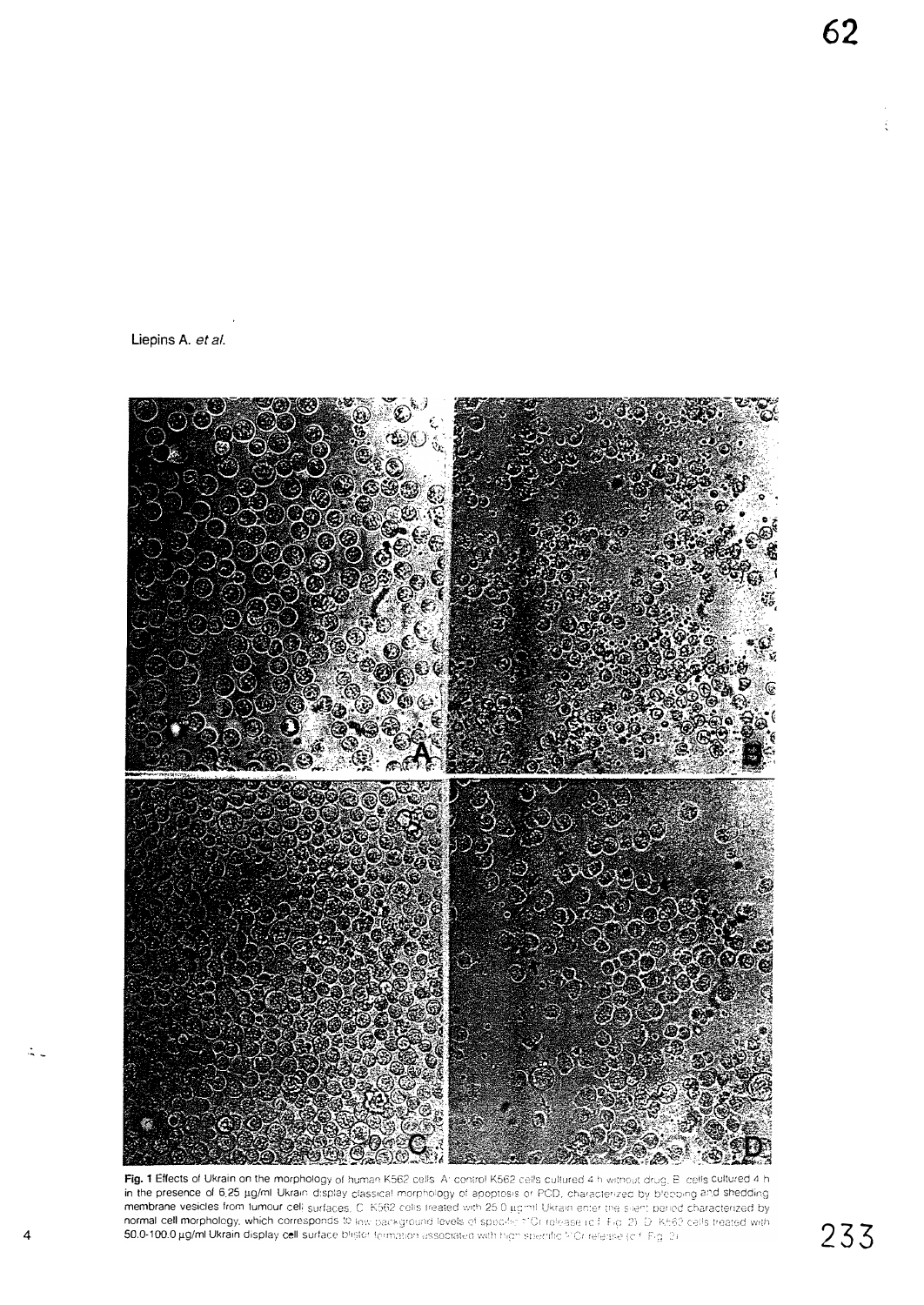62

generally been found to correlate with nuclear DNA fragmentation (13) and is considered to be the hallmark of apoptosis (14,15). This DNA fragmentation is thought to occur at the internucleosomal regions due to the activation of a specific endonuclease (16). Not all cells, however, manifest a strict correlation between the morphology of apoptosis and nuclear DNA fragmentation (17). To our knowledge there is only one report in the literature indicating that taxol induced a nominal degree of polyploidy in K562 cells treated with 10  $\mu$ M of this drug for 24 h (18). At short time-intervals, i.e., four hours, no significant K562 cell ploidy could be detected whereas at 12 h an increase in cells at the G2 phase of the cell cycle could be detected (18).

## Percent Specific Chromium-51 Release by K562 Cells



Fig. 2 Bimodal specific 5'Cr release by K562 cells treated with various concentrations of Ukrain for 4 h in vitro. Note that the first phase of  $5^{\circ}$ Cr release occurs at 6.25 and 12.5  $\mu$ g/ml Ukrain, followed by background level of  $51Cr$  release at 25.0  $\mu$ g/ml (silent period); high specific  $5^{\circ}$ Cr release occurs at  $100.0 \mu q$ /ml which corresponds to cell surface blister formation (Fig. 1D).

 $\ddot{\phantom{1}}$ 

 $\ddot{ }$ .

Contrary to the aforementioned studies, our data showed that Ukrain was highly effective in inducing polyploidy in K562 cells within 3-4 h. As illustrated in Fig. 3, Ukrain at concentrations of  $50.0 \mu g/m$  induced disappearance of cells in the G 1 phase by shifting the majority of them to a triploid and polyploid state of DNA content (Fig. 3), whereas at 100.0 µg/ml, Ukrain caused a higher degree of cell ploidy beyond the tetraploid G2

(4c) phase and even beyond octaploid DNA content (Fig. 3). It is significant that these high levels of DNA content correlated with the cells with their morphology at the blister stage (Fig. 1D). Moreover. these drug concentrations induced the second phase of high specific <sup>51</sup>Cr release (Fig. 2). Thus, these results demonstrate a high degree of concordance among cell morphological changes, high specific 51Cr release and an extensive increase in DNA content, all of which occurred in four hours or less of exposure to Ukrain. To our knowledge there is nothing in the literature describing this second multiparameter mode of cell injury which we have denoted as blister cell death (BCD). This cell death modality was sensitive to cyclohexamide. indicating that protein synthesis was required for BCD to occur (data not shown). Moreover. fluorescence microscopy of propidium iodide-stained cells showed no multinucleation indicating that the extensive increase in DNA content was intranuclear.

Cell surface blister formation in hepatocytes induced by hypoxia have been reported to produce blebbing and/or blister formation in more than 70% of the cells (6). This morphology was found to be independent of intracellular Ca2+ fluxes, and the rupture of these large cell surface blebs was considered by the authors to represent the abrupt transition from reversible to irreversible cell injury. This interpretation of blister formation and eventual rupture is in agreement with out findings where such cell morphology correlates with the loss of clonogenic potential of cells exposed to Ukrain for only four hours. Thus, our findings are unique in that we have identified two distinct modalities of cell injury and potential death induced by Ukrain in short term culture conditions. The unique and intriguing finding that polyploidy is associated with the second cell death modality, i.e. BCD, with concomitant high levels of specific 51Cr release, strongly suggests that these parameters define irreversible cell injury and hence cell death. On the other hand, the classical morphology of apoptosis, i.e., cell surface blebbing and shedding of membrane vesicles without significant changes in DNA content and only temporal changes in membrane permeability to <sup>51</sup>Cr, 5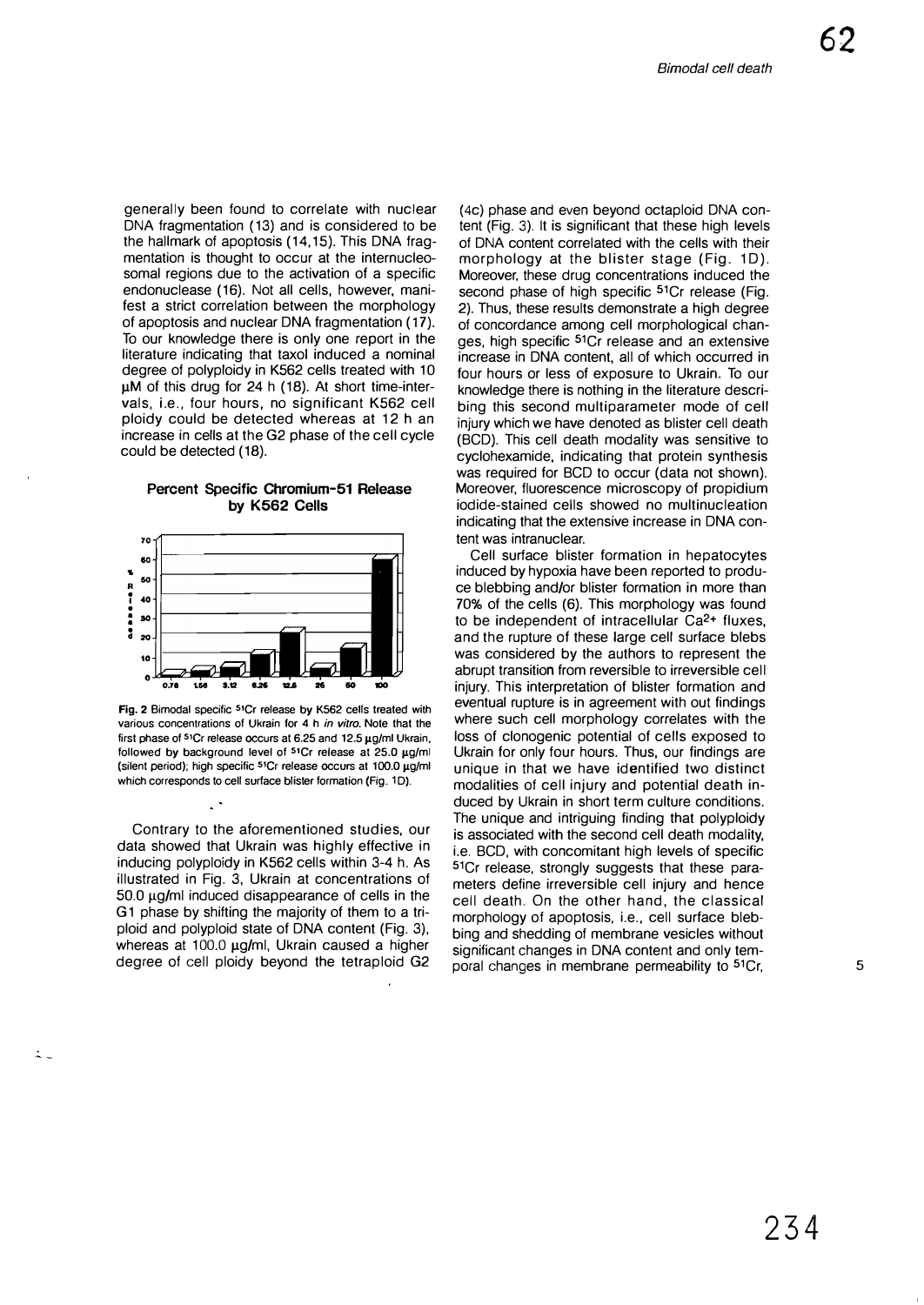



Fig. 3 Effects of Ukrain on K562 cell DNA content measured by propidium iodide staining and flow cytometry. Note that at 100.0 and 50.0 ).Iglml Ukrain for 4 h, extensive DNA ploidy is induced. This increase in nuclear DNA conlent corresponds to cell surface blister formation (Fig. 1D) and high specific 51Cr release (Fig. 2). Serial dilutions of Ukrain showed cells with normal diploid DNA content (tram 25.0 down to 0.78).1g/ml). Note Ihe morphology of apoptosis or programmed cell death (PCD) stage, (Fig. 1B) in association with normal DNA content. BCD: blister cell death.

 $\ddot{\ddot{}}$  .